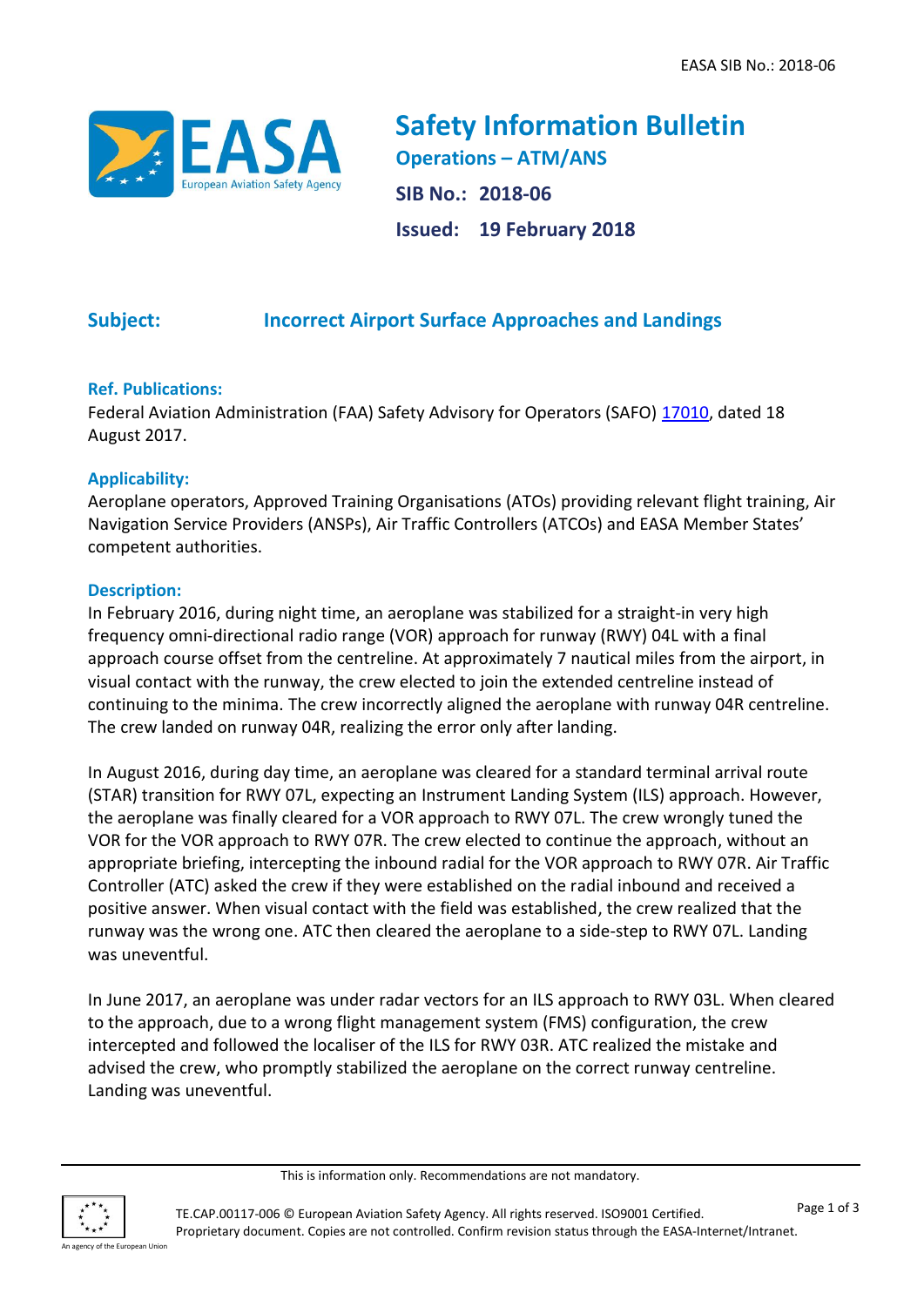These are just few examples of the 82 events of incorrect airfield approaches and landings, as reported by European operators between 2007 and 2017. This issue is not only affecting Europe, as demonstrated by the recent event in San Francisco that prompted the FAA to issue the referenced SAFO 17010.

The intent of this SIB is to raise awareness about this safety issue and to highlight the following operational considerations.

In general, the following **threats** can be identified:

**Visual illusions:** Several factors affect the flight crew's ability to perceive the environment, resulting in visual illusions. Among these there are ground texture, off-airport light patterns, "black hole effect", approach lighting and runway lighting. Visual illusions affect the flight crew's situational awareness, particularly during final approach.

**Wrong visual approaches clues:** Conducting a visual approach, especially during night, could lead to the potential risk of using wrong visual clues. Therefore, it is important to make use of all available navigational aids to confirm the aircraft's position during the approach.

**Fatigue:** Fatigue reduces flight crew's alertness and impairs decision making processes. When a flight crew member feels fatigued during the approach, he or she should rely as much as possible on the available automation to reduce the workload. This is especially true during night duties and at the end of long flight duty periods.

**Reduce situational awareness during go-around:** If, when realising that the approach is being conducted to a wrong airport surface, the crew elects to go-around, it should be considered that the go-around procedure briefed and loaded in the aircraft navigation system may be the wrong one to fly (e.g. approach to a parallel runway with different go-around initial turn). In such a case, the "startle" effect may contribute to a further loss of situational awareness, increasing the probability of a mismanagement of the go-around.

## **Best practices:**

**Situational awareness:** Situational awareness is defined as the continuous extraction of environmental information, the integration of this information with previous knowledge to form a coherent mental picture, and the use of this picture in directing further perception and anticipating future events. In order to maintain situational awareness, it is paramount that flight crew adhere to the standard phraseology, monitor communications between ATC controller and other traffic, conduct visual look-out and maximize the use of navigational systems (including FMS) aids.

**Stabilised approach**: Flying a stabilised approach is critical to ensure the safe completion of the approach and to reduce the flight crew's workload. Continuation of an un-stabilised approach may result in an increase workload with a likely reduction of situational awareness.

This is information only. Recommendations are not mandatory.



TE.CAP.00117-006 © European Aviation Safety Agency. All rights reserved. ISO9001 Certified. Proprietary document. Copies are not controlled. Confirm revision status through the EASA-Internet/Intranet.